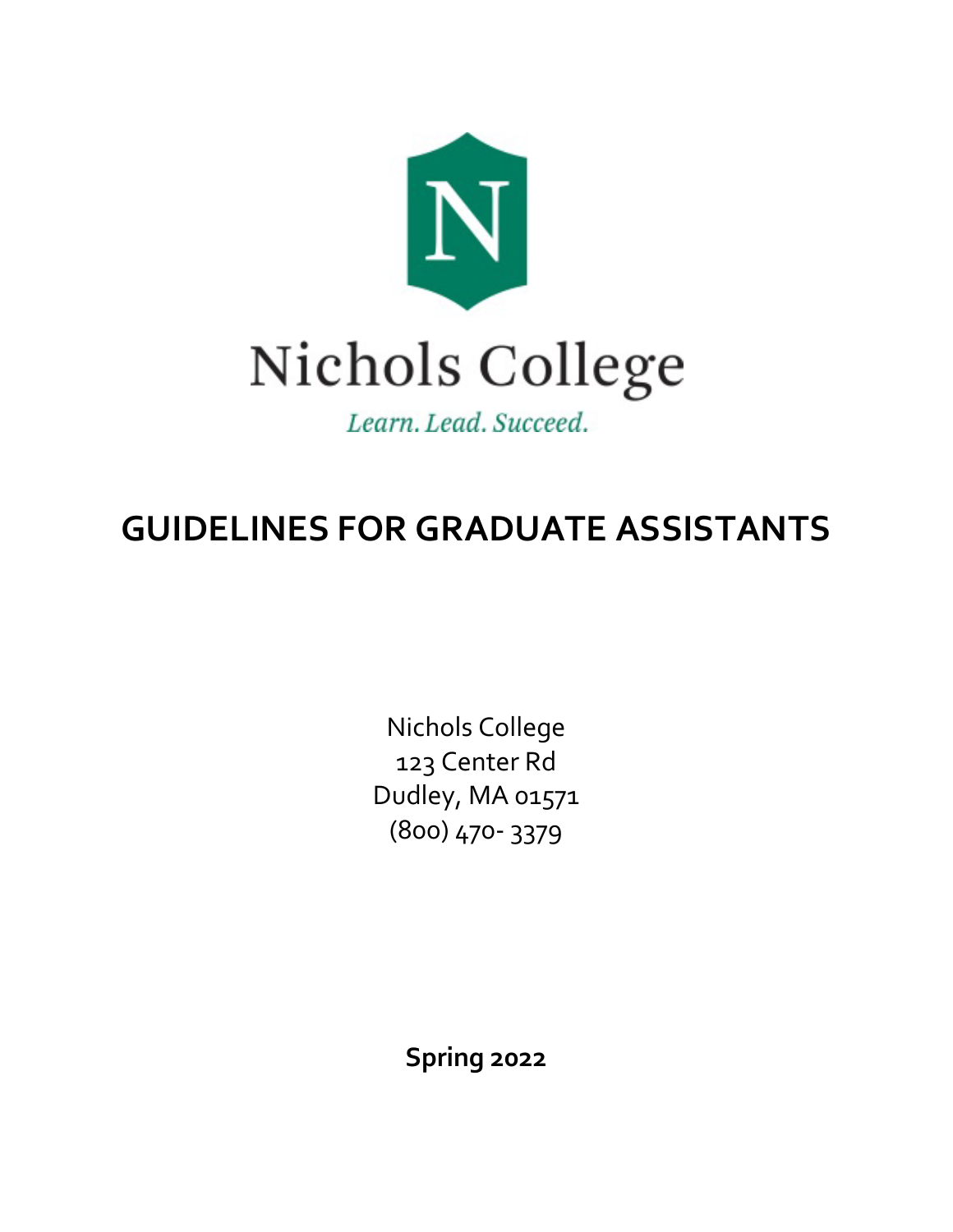# **PHILOSOPHY**

Graduate Assistants (GAs) at Nichols College are, first and foremost, graduate students pursuing an education. The opportunity to work with staff in administrative environments is an integral aspect of the overall learning experience.

Graduate students who hold assistantships benefit educationally and professionally. They enhance their experience in leadership and expand interpersonal skills. Skills learned in these roles prepare students for a wide variety of professional opportunities post- graduation.

Assistantships also provide graduate students with the financial resources necessary to pursue their degrees. This financial support, tuition remission, is part of the College's mission to expand the education for our graduate students.

Nichols College is committed to ensuring that graduate assistant positions are beneficial to both the student as well as the department the assistant works for. This guideline is subject to change without notice.

# **APPOINTMENT PROCEDURE CHECKLIST FOR DIRECTOR(S)**

- **1.** Director(s) need to complete the job requisition form from Human Resources.
- **2.** Upon Human Resources approval, the Director(s) then posts the position to Paycom. **ALL** Graduate Assistant positions *must* be posted to Paycom for fair and equal opportunities. A link of all open positions will also be on the Graduate Professional Studies Website.
- **3.** When the Director(s) are ready to bring in candidates, the applicants will go through an interview process conducted by the Director(s) of the department.
- **4.** The applicant *must* apply for admission into the Graduate School before any other steps are taken by the Director(s). An offer by the Director(s) **does not** constitute an admittance to the position until the applicant is accepted into the Graduate Program.
- **5.** Once the applicant is accepted into the Graduate Program and sends the Director(s) their acceptance letter, then the Director(s) will forward the acceptance letter to April Girardin in Human Resources.
- **6.** Upon Human Resources approval, the Director(s) may then offer the position to the candidate. Human Resources will then send the offer letter to the applicant.
- **7.** Guide your Graduate Assistant to continue the hiring process with the steps listed in the *APPOINTMENT PROCEDURE CHECKLIST FOR GRADUATE ASSISTANT* section of these guidelines.

### **APPOINTMENT PROCEDURE CHECKLIST FOR GRADUATE ASSISTANT**

- **1.** *Before* the candidate is interviewed by the Director(s), they will need to apply for admission into the Graduate School and be accepted. An offer from the Director(s) **does not** constitute an admittance to the position until accepted into the Graduate School.
- **2.** Apply to an open Graduate Assistant position on the Graduate School website.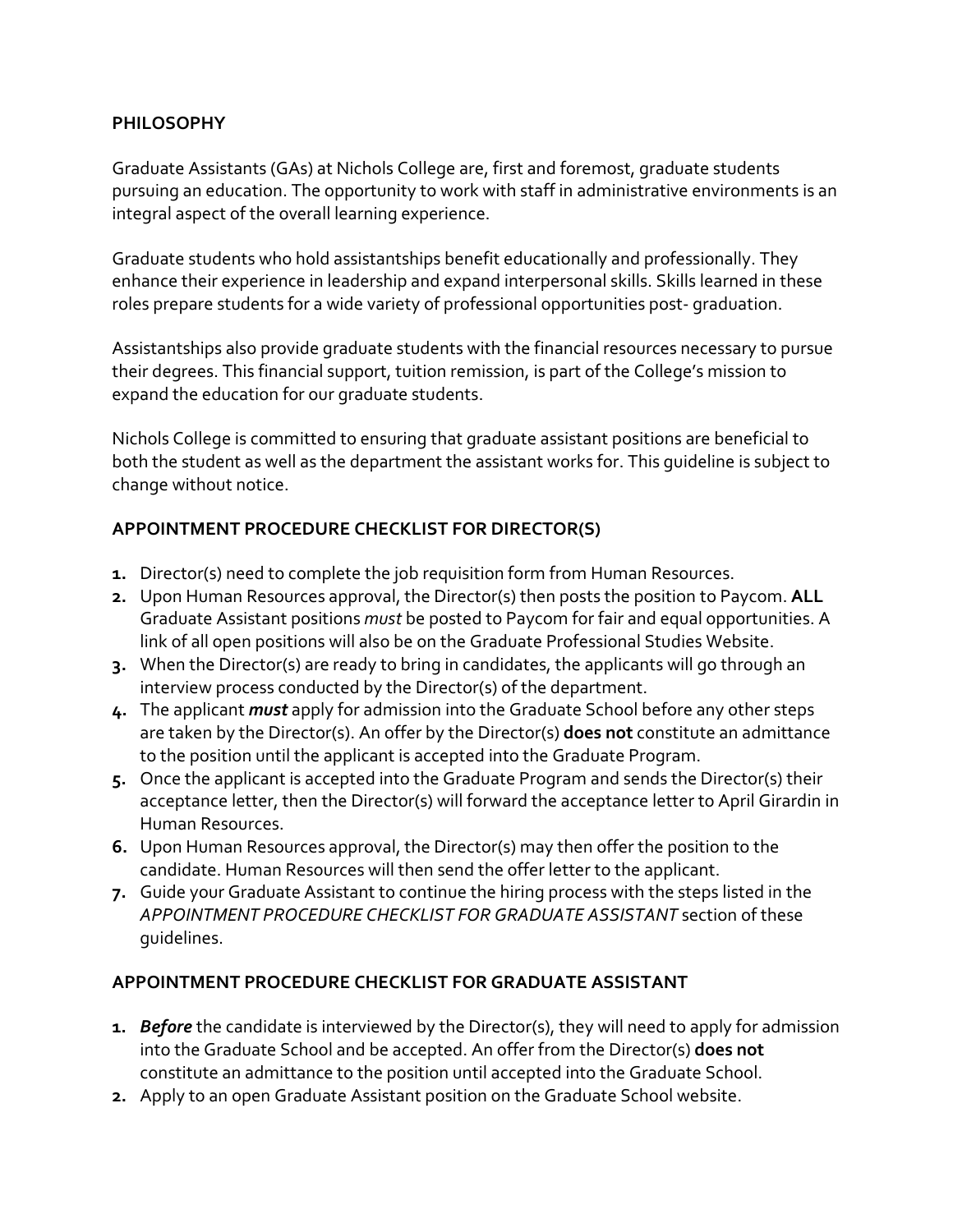- **3.** How to apply for admission into the Graduate program:
	- i. Complete the application at<https://slate.nichols.edu/register/graduate>
	- ii. In the application, the applicant must note that they are applying for a graduate position and note the department they are applying for.
	- iii. Any questions throughout the application process should be directed to the Graduate School.
	- iv. If you graduated from Nichols, you will **only** need to submit a personal statement and resume. The GPS counselor will obtain your transcript and omit letters of recommendations. If you are not a Nichols College grad, please follow the standard application procedures listed on the website.
- **4.** If the candidate is admitted into the program, congratulations! The candidate will then need to forward the acceptance letter to the Director(s) of the department they applied for. The Director(s) will then reach out to Human Resources to share the acceptance and continue the hiring process.
- **5.** Once Human Resources receives the acceptance letter, the Director(s) will either offer or defer the applicant the assistantship position. If offered the assistantship, Human Resources will send the candidate a welcome email, an offer letter, and the next steps in the hiring process.
- **6.** Human Resources Hiring Process Includes:
- **7.** Complete the Paycom Part Time New Hire Checklist. Human Resources will send the link to the Graduate Assistant's email.
- **8.** Graduate Classes Registration:
	- i. A GPS counselor will reach out to the Graduate Assistant to set up an appointment to go over program requirements and schedules.
	- ii. Dual Degrees and Certificates are permitted on a departmental basis. Consult with your Director(s) for approval.
	- iii. At the beginning of each academic session, a \$175 technology fee (subject to change) will be due and can be paid via the Self- Service Financial tab located on OneLogin or Student Financial Services.
	- iv. The summer before the Graduate Assistant starts classes, all students will be required to attend an Orientation session, which will be hosted by a GPS counselor.
	- v. The GPS program automatically enrolls the student in classes throughout their program duration.

# **ADMINISTRATION**

Graduate Assistants at Nichols College are under the direct supervision of the Director(s) of that department that offers the appointment. The Director(s) determines the GA's assignment and supervises his or her work. The Director(s) is the primary source of information for the details of the position.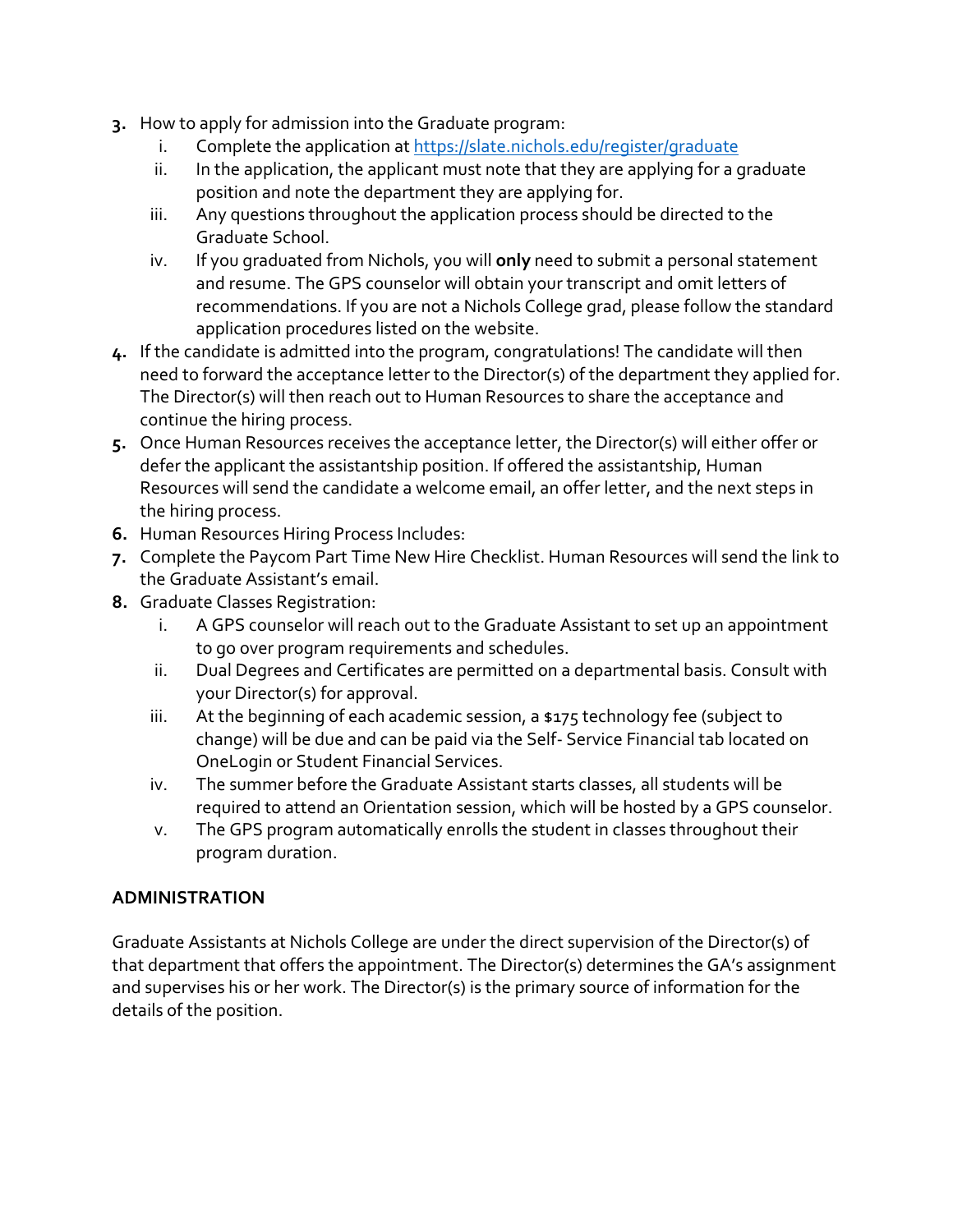# **PERFORMANCE AND ASSISTANTSHIP REVIEWS**

The Director(s) of each department will conduct a performance review at the end of each academic year on their Graduate Assistant where the results of reviews will be discussed with the Graduate Assistant and shared with Human Resources to be documented in the assistant's file.

Graduate Assistants will have the opportunity to take a survey and evaluate the assistantship experience each year during the last session of classes in the spring. Assistants will be asked to describe the activities in which they have been engaged as an assistant and how they have benefited from the experiences. This evaluation will help the department classify the strengths and weakness of its program.

# **RENEWAL AND NON-RENEWAL OF APPOINTMENT**

Nichols College does not guarantee an appointment as a Graduate Assistant will be renewed each year. Although appointments are often renewed, the College cannot promise and there can be no expectancy that a graduate assistantship will be continued for the duration of two years.

# **ACADEMIC ELIGIBILITY**

As a Graduate Assistant, they must maintain a 3.0 GPA and are governed by all Graduate Professional Studies academic policies.

### **TERMINATION AND WITHDRAWLS**

Failure to perform duties assigned in a satisfactory manner, or failure to comply with academic/college policies may result in the termination of the assistantship. If a Graduate Assistants appointment is terminated in the middle of a term, the tuition for that class will be prorated for the weeks worked as a graduate assistant. The GA will then be responsible for the remaining tuition for their program.

Resignation from any graduate appointment must be communicated in writing to the Human Resources department and countersigned by the Graduate Assistant's Director(s).

# **DUTIES AND TIME COMMITMENTS**

Workload expectations of the department and working hours should be explicit and clear.

Departments are to provide work assignments that GAs can satisfactorily complete in no more than a 20-hour average work week. The actual number of hours required to complete assignments in any given week may vary per department.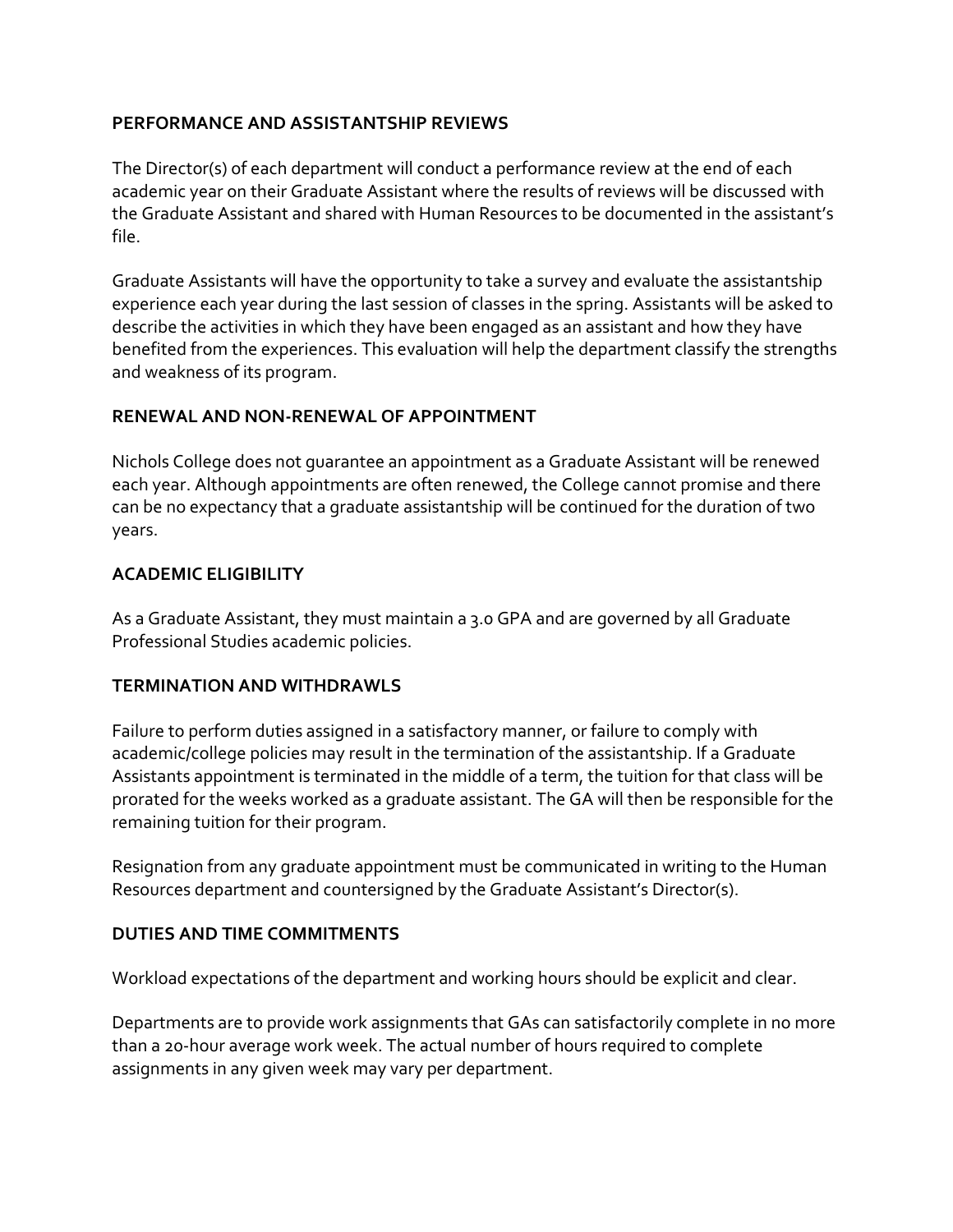GAs follow the Academic school calendar. Consequently, if the campus is closed (for any reason), GAs who normally would work those days will not be required to make up the hours missed.

# **EXTRA WORK OPPORTUNITIES AND HOURS**

Graduate Assistants, in addition to their 20 hours per week worked for their assistantship, may work for another area on campus at no more than 9.50 hours per week. These 9.50 additional hours must not interfere with the assistantship position. 29.50 hours per week and 59 hours per pay period, is the maximum a Graduate Assistant may work.

# **TUITION REMISSION AND FEES**

The tuition remission to GAs does not cover any additional hours or fees, which includes the mandatory technology fee of \$175 per session (subject to change). Meal plans are available to Graduate Assistant's for \$60 (subject to change), which includes 10 swipes to Lombard Dining Hall. In addition, based on a first come, first serve basis, housing opportunities are available to GAs for a rent fee of \$125 (subject to change) per pay period. See the GA *Housing Application and Agreement* policy for more information.

# **BENEFITS AND PAY**

Graduate Assistants do not receive benefits. They will accrue 1- hour sick time per 30 hours they work based on the MA sick time policy.

All non- athletic Graduate Assistants will be paid on an hourly basis, where overtime pay is available based on the departments' discretion. Athletic Graduate Assistants who are coaches are paid on a stipend basis.

Taxes and rent (if applicable) will be deducted on a per pay period basis.

# **CONDUCT AND PROFESSIONAL BEHAVIOR**

GAs are held to the standard of both Student Life and Human Resources.

Violation of regulations constitutes a basis for disciplinary action in accordance with procedures set forth in the Nichols College Student Handbook, regarding residential concerns, and the Employee Handbook, for department related misconducts.

Any residential misconducts will be handled through the Residence Life department and brought to the attention of the Director(s) of your department as well as Human Resources. Misconduct could lead to termination of employment; however, the student could remain in their graduate program at their expense.